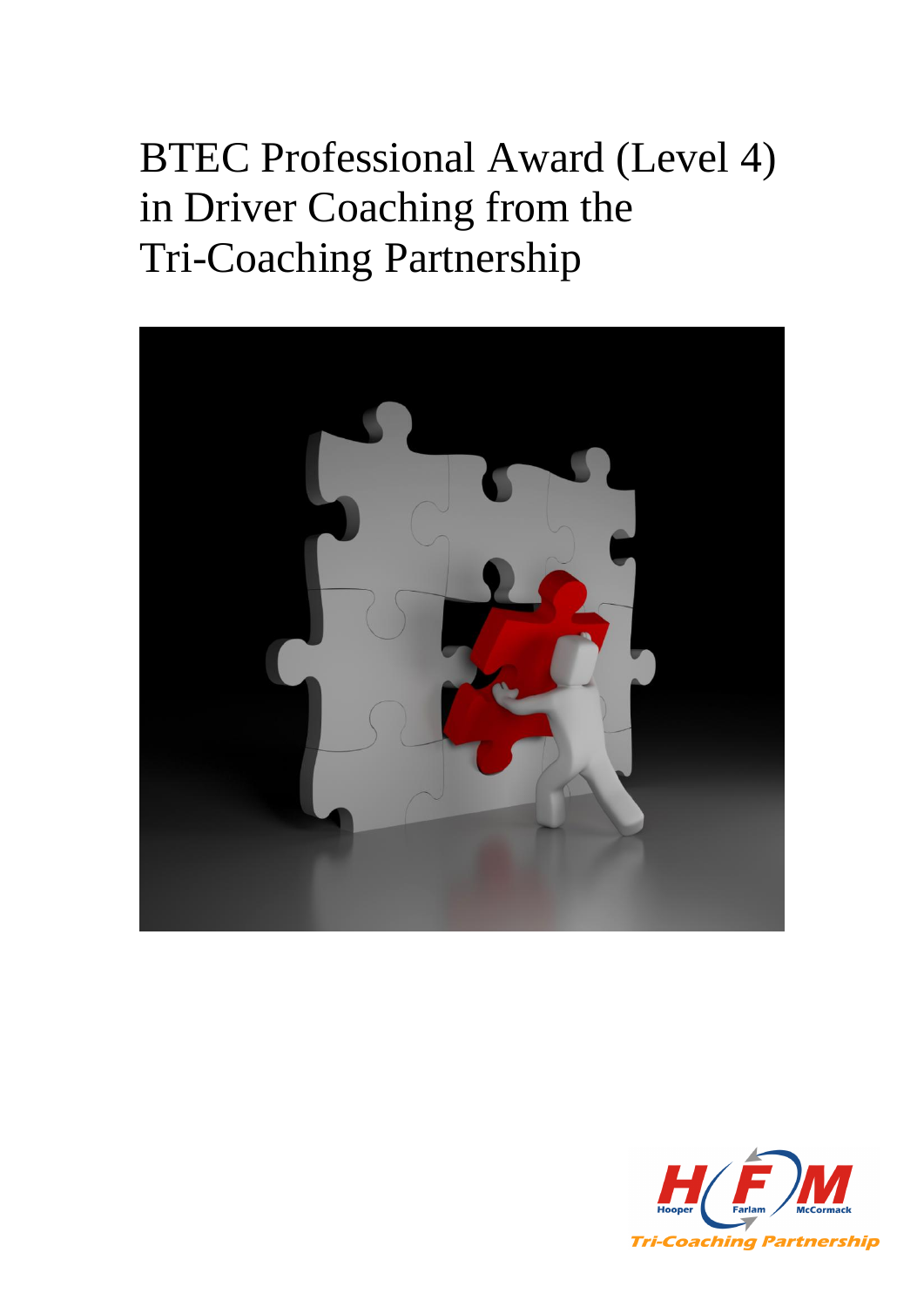

#### Copyright

No part of this publication may be reproduced, stored in a retrieval system or transmitted in any form or by any means, electronic, mechanical, photocopying, recording or otherwise, without the prior permission of the author. Unauthorised reproduction can result in prosecution and claim for damages.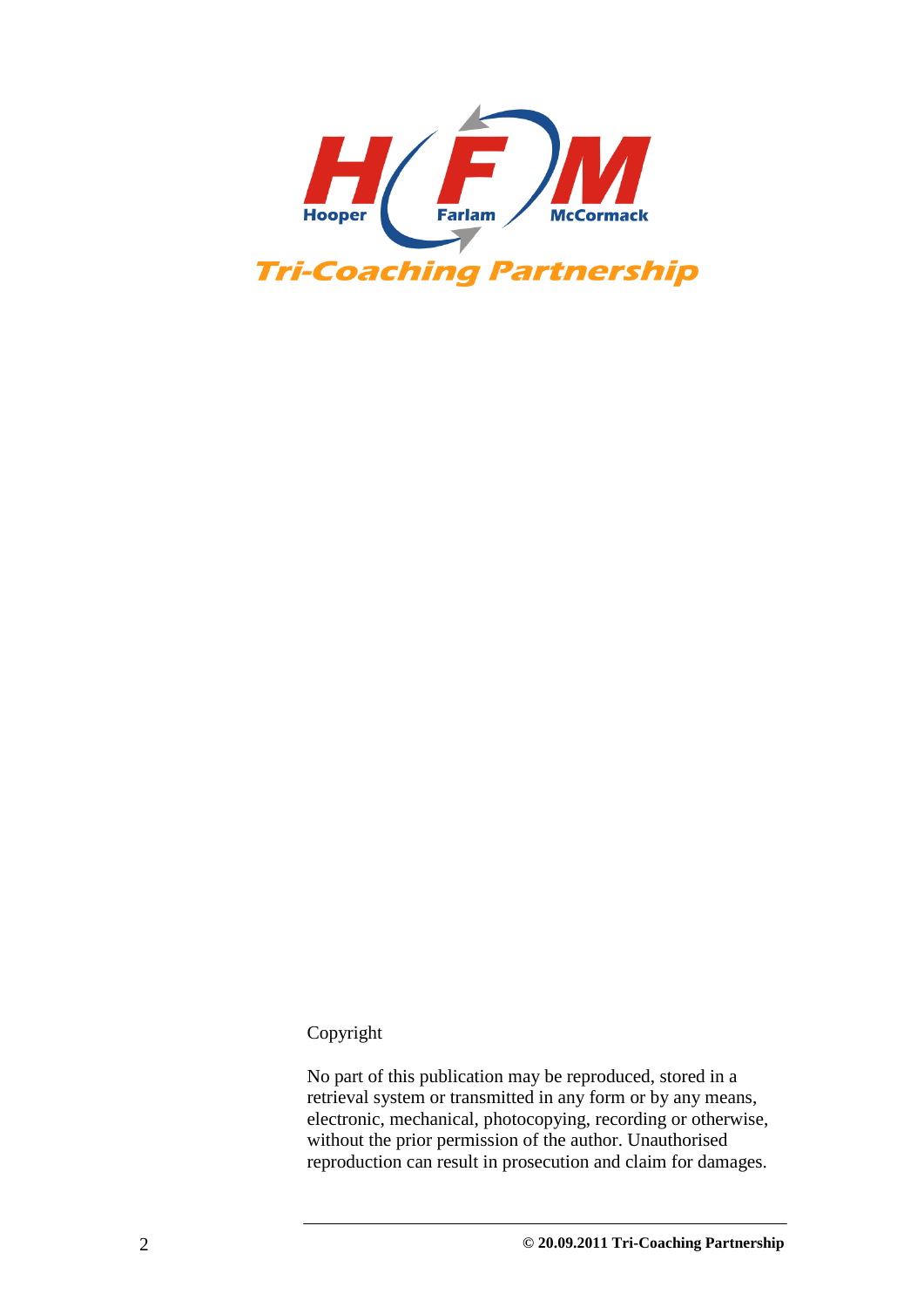# **Contents**

| Introduction                                                     | 4                          |
|------------------------------------------------------------------|----------------------------|
| Coaching                                                         | 5                          |
| <b>Sue McCormack</b>                                             | 7                          |
| Graham Hooper                                                    | 8                          |
| John Farlam                                                      | 9                          |
| <b>Course Overview</b>                                           | 10                         |
| Module 1<br>Module 2<br>Module 3<br>Module 4<br>Edexcel comments | 11<br>12<br>13<br>14<br>15 |
| Fees<br>Dates<br><b>FAQ</b>                                      | 16<br>17<br>18             |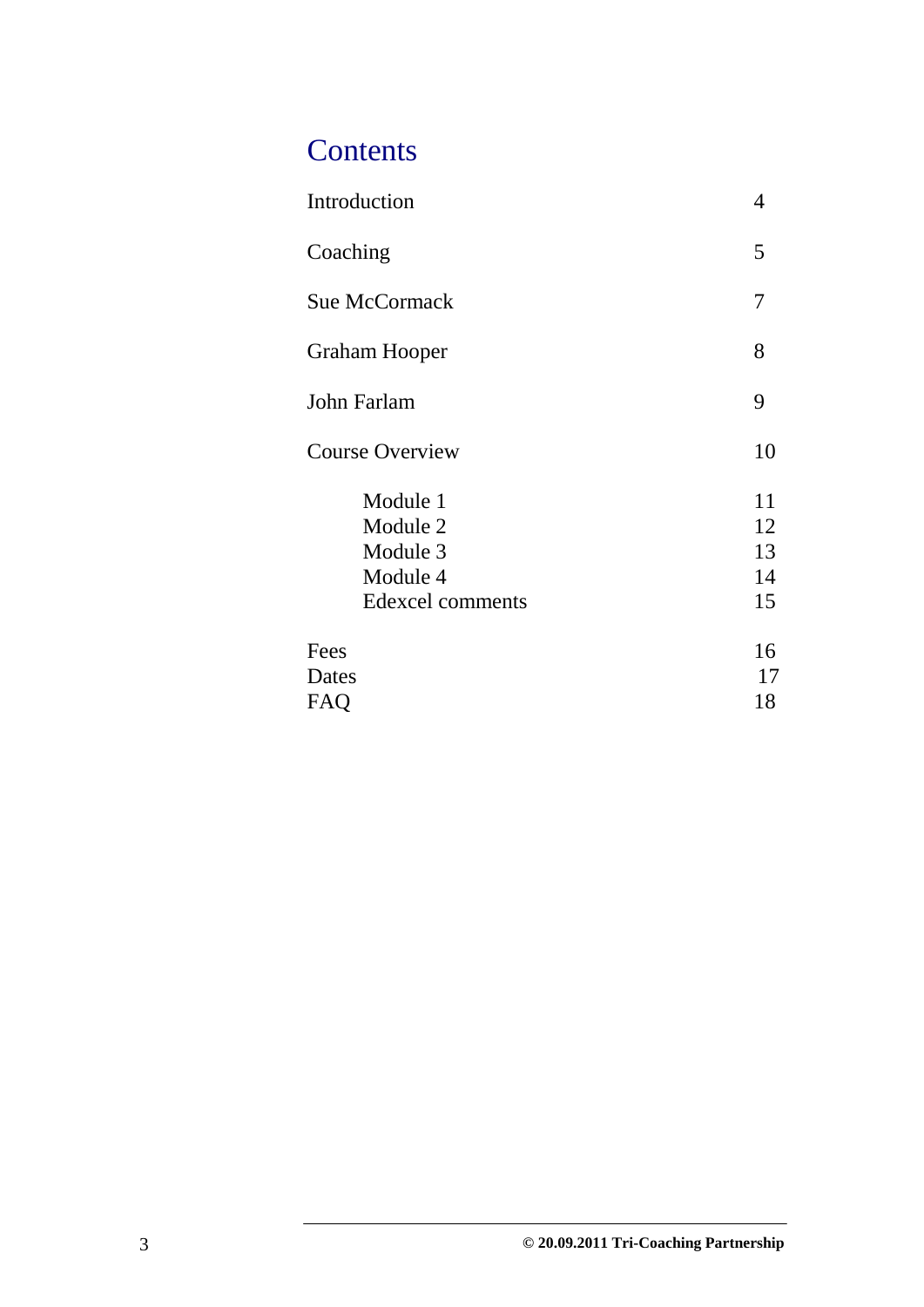

"Since returning to teaching this week, I have used many of the suggestions that arose, with great effect. I have found that I have listened better, and been more perceptive. I have used questions more skilfully, and best of all I have had a lot of fun doing it. The results have been fantastic, and have increased my enthusiasm even more."

Alison Saggars ADI **Hertfordshire** 

# **Introduction**

Welcome to the Tri-Coaching Partnership – Graham Hooper, John Farlam and Sue McCormack. Our aim is to help driving instructors to gain the knowledge and skills required for successful in-car coaching and a better business.

There has been a lot of discussion about coaching in the industry press during the past couple of years – attitudes towards coaching vary. Some instructors are against change of any kind, others apprehensive that they might be left behind as coaching becomes more popular, some are "afraid" that they might not be able to learn a new and complex method of teaching.

The reality is that in all business, change happens. Those who move with the times prosper - the candlestick maker who moved into oil lamps, the stable owner who learned about "horseless carriages". The driving instructors who learn new and efficient methods will be amongst the modern survivors.

The good news is that shifting to a new approach to teaching does not mean you have to forget everything that you have ever learned about your job, just the opposite in fact. The biggest gains are usually achieved by adding to your "training toolkit", not by throwing all of your hard earned skills away in favour of a 'magic' fix all!

Our aim is to help you build upon your present skills as you develop new methods of lesson delivery and new ways to think about teaching – and to do this using proven ideas and methods designed by driving instructors for driving instructors.

By developing your coaching skills you will work towards a position where you can get more of what you want - a better income, more job satisfaction, better training results, a better work life balance or indeed anything else that you aspire to. But you might be wondering how a coaching course can deliver these benefits?

By understanding how to maximise your customers' ability to learn, you will have the potential to develop a business that stands out above the average – and gains above average rewards.

**This document offers an overview of the BTEC in Coaching for Driver Development and the people behind it.**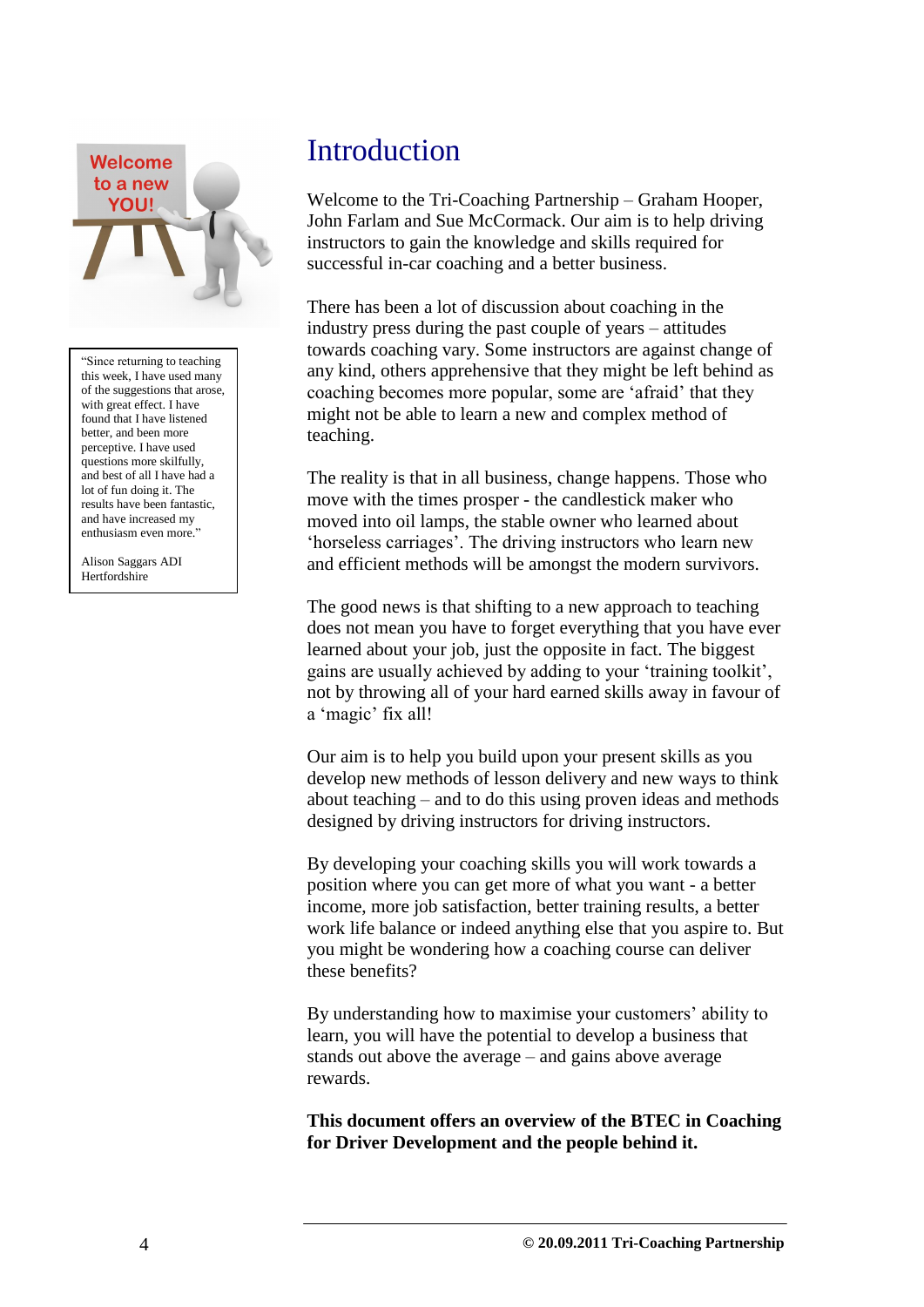

100% of Students completing our survey following the launch of the BTEC in Driver Training said:

That they would recommend this course to others

That the trainers were motivating

That the course was well organised

That the course was 'lively'

That the trainers offered students the opportunity to draw their own conclusions and did not impose their views

That the trainers used examples well

That explanations were clear.

*What will you be saying?*

# **Coaching**

The word 'Coaching' is a generic term for 'natural learning' or "student centred" training and development. There is no single "correct" way to coach – simply a set of principles and ideas to follow.

During the course, regardless of your starting point, you will develop your interpersonal skills (communication with others) and your intrapersonal skills (communication with yourself) and learn some useful "tools" to help drive the coaching process.

### **Our aims when helping you to adopt a student centred approach are:**

To develop your potential to earn more money

Experience is continuing to show that the better equipped instructors are able to buck the "low price lessons' trend recognising that they are not 'victims' of the local or global economy – they achieve this by developing a customer experience that stands out from the competition.

• To improve your flow of business - through recommendations that bring in new business.

By providing a more compelling customer experience and combining this with pro-active recommendation strategies you will improve your business flow (if you are already working to capacity – you can increase your charge out rate).

 To help you to develop methods for dealing with "difficult" customers.

A customer-centred approach will ensure that the responsibility for learning sits with the customer and this, in itself, will remove barriers because the focus will be on the customer rather than on the instructor.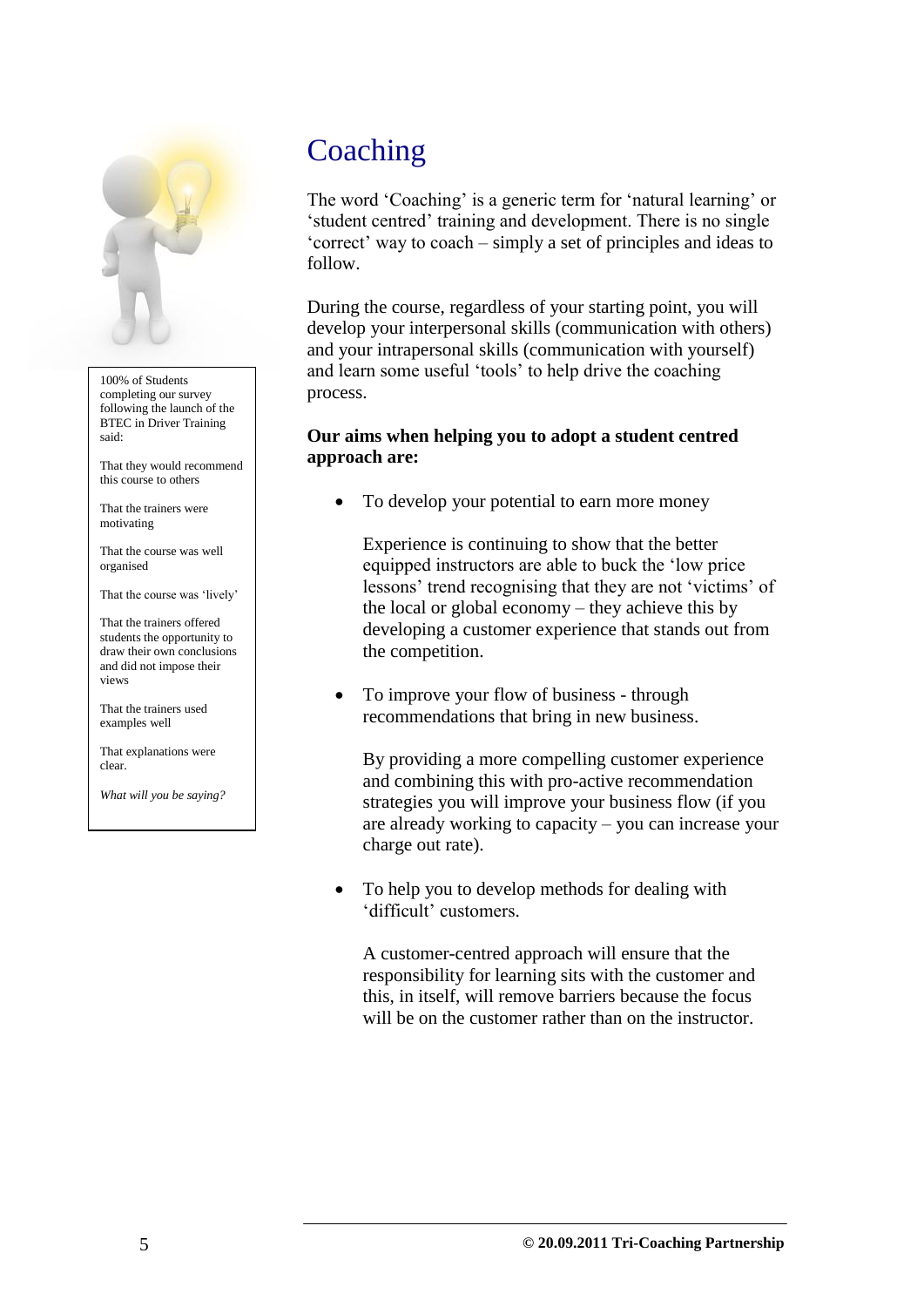"A well prepared and presented course by individuals who were knowledgeable and enthusiastic. An enjoyable and challenging day preparing the way for ongoing discussions and investigations.

Looking forward to challenge of day 2!"

Iain Forrest. ADI Scotland

• To help you gain a healthy life balance

Many instructors are working long hours and unable to cut down because they wouldn't earn enough money. With the skills gained from a qualification like this, you will be able to successfully charge higher lesson rates and therefore will be able to work less, achieving a better work-life balance.

• To help you contribute to improved road safety

One in five newly qualified drivers will be involved in a serious crash within the first 250 miles of driving unsupervised. The majority of driving instructors, however well meaning, prepare their customers for the driving test but don't necessarily cover areas that are going to put them at increased risk once they pass the test.

When newly qualified drivers understand how to selfevaluate and recognise their strengths and weaknesses, they will be better prepared to avoid risky driving situations.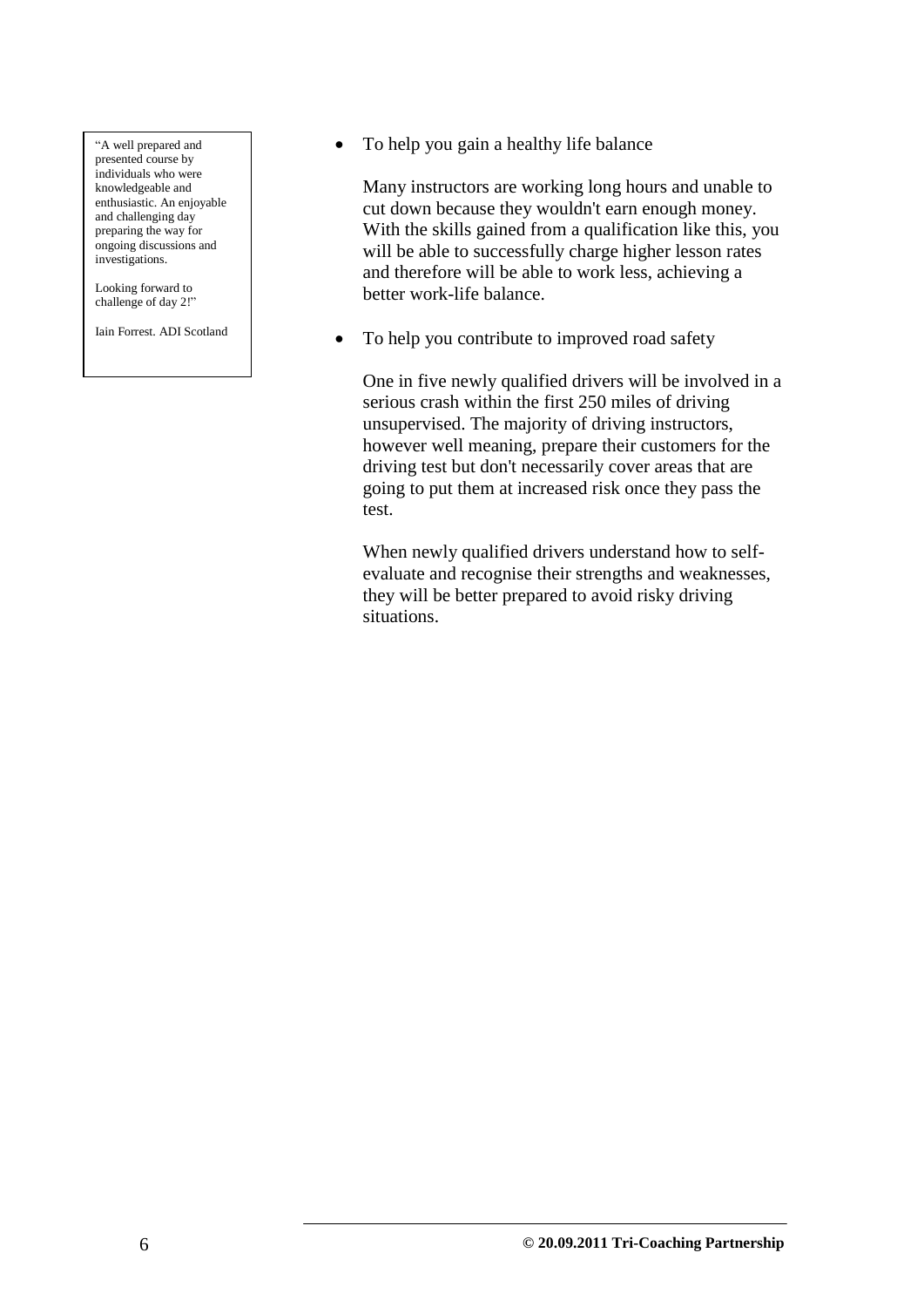

"Sue did a good job of controlling the boys, not letting them talk too much!

I've done the UEL course with Sue, but this is going deeper."

Dave Buckney ADI Portsmouth

### Sue McCormack

Susan McCormack trained to become a driving instructor with BSM in 1985, eventually qualifying in 1987. She worked as an ADI at Nottingham BSM centre before becoming an instructor trainer, working in Birmingham until 1995 when she became the Research & Development Manager at BSM. Her roles at BSM gave her invaluable insight into every aspect of driver training. She was responsible for the development of the instructor training programme, the content of the driving simulator and several CPD courses, as well as writing books and other training materials and delivering courses.

She worked closely with Nottingham University to develop a hazard perception programme for the driving simulator, which then formed part of an important research project into how drivers perceive and respond to different types of hazards.

In 2006 Susan joined a new driver training company and wrote their instructor training programme and accompanying BTEC Level 4 in Approved Driving Instruction. She then went on to co-write the BTEC in Driving Science.

Self employed for the past two years Susan has been teaching learner drivers, training driving instructors, delivering fleet and CPD, whilst also completing an MSc in Driver Behaviour and Education. She lectures occasionally on driver coaching at UEL and writes for ADI News. She also speaks at conferences around the country.

She believes passionately in improving road safety and is forever seeking out new ways to empower newly qualified drivers to avoid and manage the hazards on the roads that risk ruining their lives forever. This is why she has now teamed up with John Farlam and Graham Hooper and believes that the development of a BTEC in driver coaching will go a long way to enhancing road safety.

Susan has been married for nearly 25 years and has three boys, four cats and a dog. They have recently bought an old camper van and intend using this for their holidays for the next few years.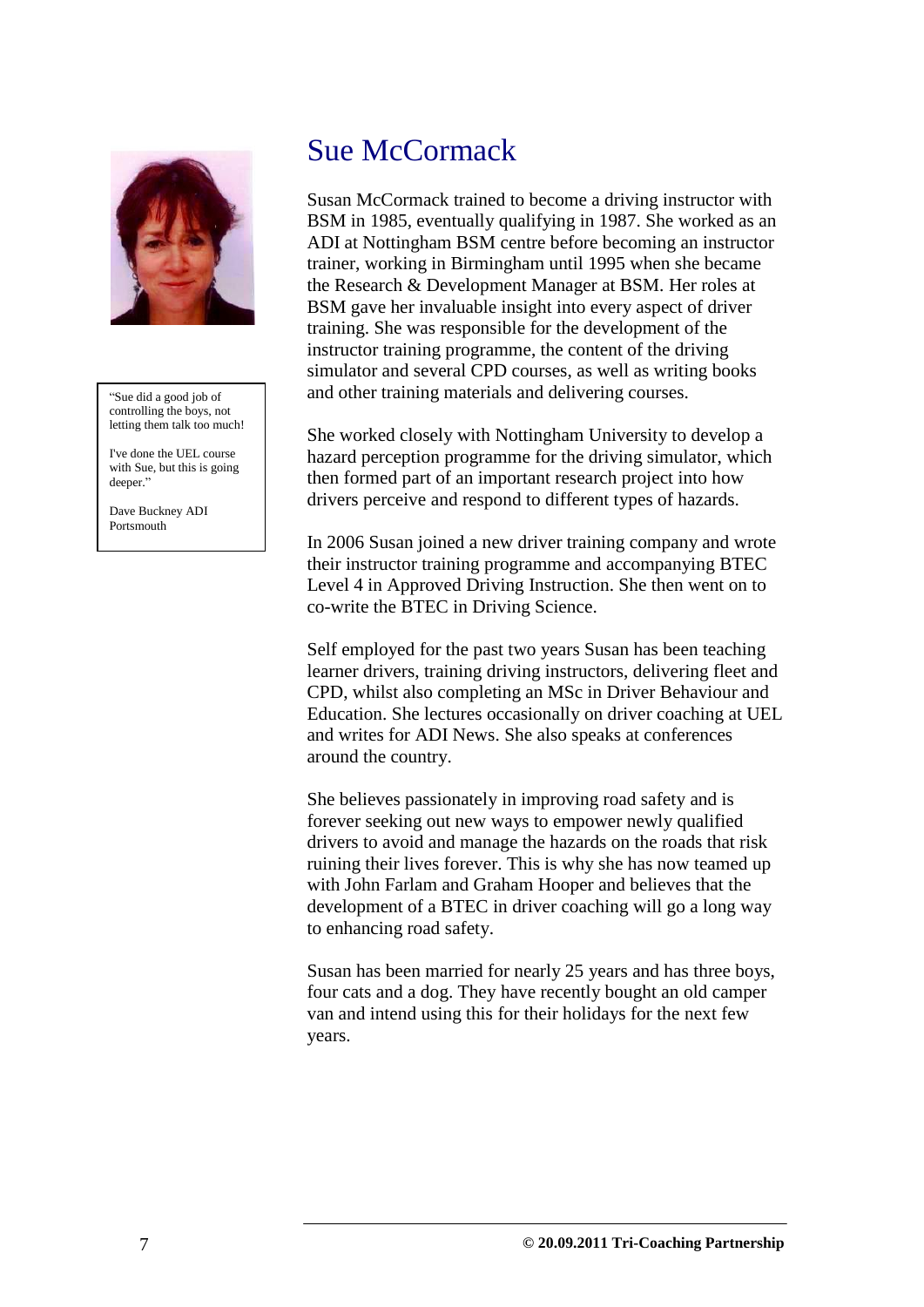

Enjoyed the course meeting other trainers. definitely changing my way of thinking.

Billy Mitchell - ADI Scotland

# Graham Hooper

Graham Hooper has been married for over 20 years and has 2 children. He currently lives in Ashford Kent. His interests outside work are his Family, Golf, Football, Fishing, Swimming and Socialising.

His Driving Instructor career has involved him in teaching people from all walks of life to drive and to improve their driving. He was the senior instructor on the Hertfordshire and London National Driver Improvement Schemes (NDIS) from April 1998 until he relocated to Kent in 2001. This helped Graham understand what the learner driver could become as he recognised the need to improve people's attitudes towards their own and other peoples driving and then improve their practical driving skills.

Graham is currently senior instructor for the Essex NDIS and has been since January 2001. He also provides assessment and risk to 700 lease car holders on behalf of Essex County Council and presents their speed awareness programme.

Several companies both local and national use his services to help them manage their occupational road risk. He was director of training for The Big Red Fleet Company leading them to be awarded SAFED for Vans training provider of the year 2008/09.

Graham"s main occupation is helping people to become Driving Instructors and is the preferred CPD and ADI trainer for The Big Red L Company Ltd and Pass in Kent. In 2010 his local Driving Instructor Association (SEADI) made Graham an honorary life member.

Graham is the proprietor of 1st 4 Driving Education and his services can be found at www.1st-4.org which supplies training and coaching courses to ADI"s. His C.V. is extensive and his qualifications can be found listed on his website at 1st-4,

Graham's current interests are in coaching psychology and he has attended two university courses at The University of East London with Dr Jonathan Passmore. In his most recent submitted video of his coaching it was stated how strong his practical coaching was.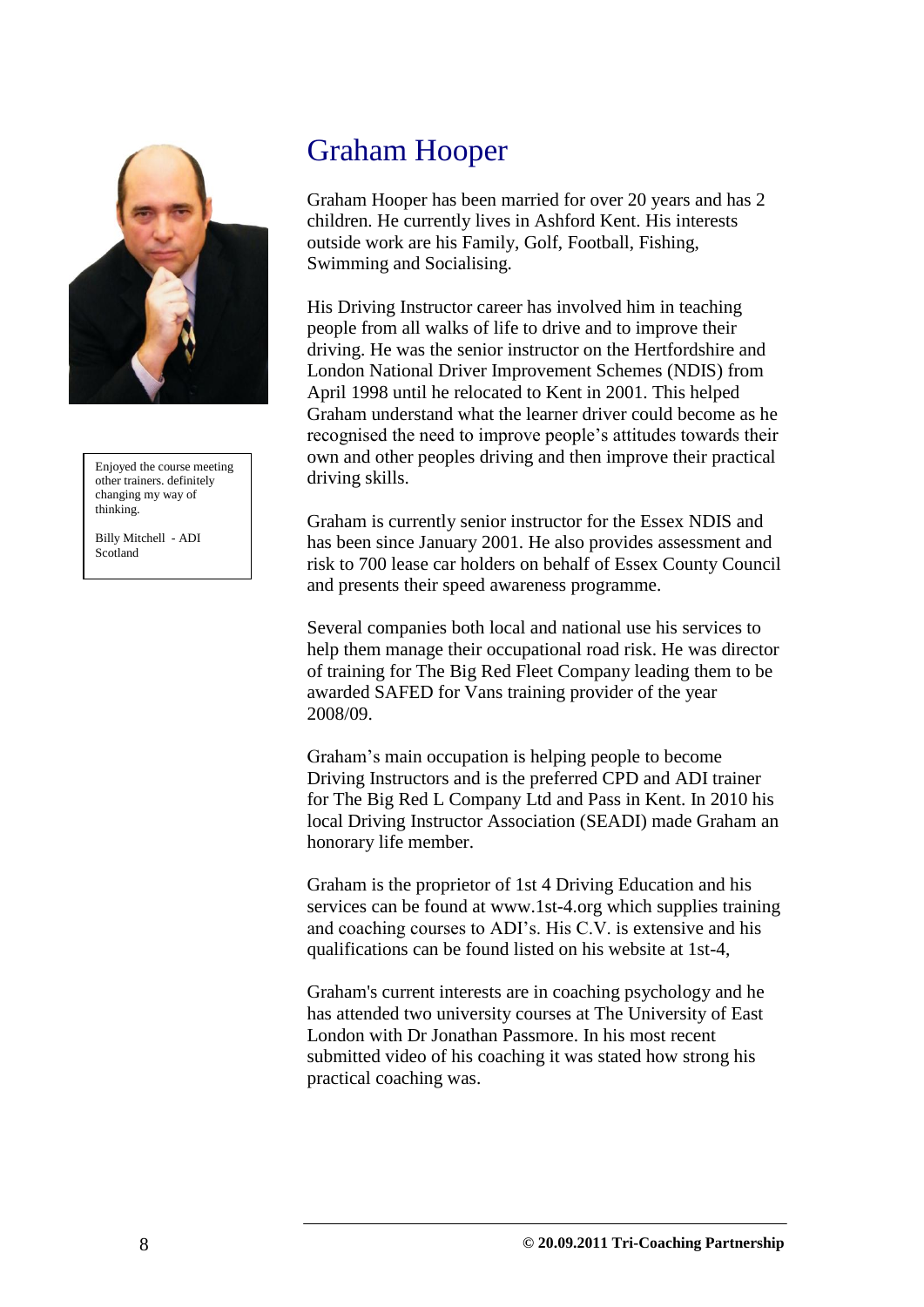

"Enjoyed the course immensely. It was very informative and very well structured. I have not done any coaching courses prior to this one - I have to say I came away feeling inspired and eager for more.

Anita Turner ADI - Stafford

## John Farlam

After entering the industry in 1979, John worked on franchises for a couple of years – during this "apprenticeship" he realised that the way that he had been taught to do the job was totally ineffective for the ever increasing traffic density and developing complexity of modern roads – he decided to "do something' about this and thus embarked on a quest to change the world… Over thirty years later he is still busy making the changes!

John"s journey has taken him through all aspects of teaching car driving from 20 mph with learners to 160 mph in Porches; however, he is probably best known for his innovative and forward looking approach to driver training. He was the first instructor to bring ideas from NLP (Neuro Linguistic Programming) into driver training after becoming one of the early accredited NLP trainers in the UK during the 1990"s; his experience (and qualification) in counselling and hypnotherapy have also influenced and informed the in-car communication ideas that he has developed for driving instructors.

Wearing his 'author's hat' John has been contributing to the industry press on a regular basis since 1992 and written 100"s of articles – his articles currently appear in ADI News. He also sold 20,000 copies of his book "You"ve Passed" for Learner Drivers, 8000 copies of his self published 'Instructor's Guide' and provided a wealth of training and business information on his website and in his weekly newsletter to SmartDriving Members (www.smartdriving.co.uk). His latest project is the DriverActive web site for learner drivers.

John has many "firsts" to his name… Apart from passing his qualifying exams and several driving tests (including Cardington) first time, other firsts include the development of the first UK course in "Self-Defence for Drivers", being the first UK instructor to break the £15 per hour price limit in the mid 1980"s, involvement in the first police programme for "driver rehabilitation", co-developing the first fully structured and documented Trainer Training programme during his time as Training Director at LDC and setting up the first web-site in the UK dedicated to helping driving instructors in 1994. John"s involvement with the BTEC in coaching for driving instructors clocks up another industry first!

Ultimately John Farlam is committed to helping driving instructors to gain better job satisfaction, a better income and a more productive role in the fight to improve road safety.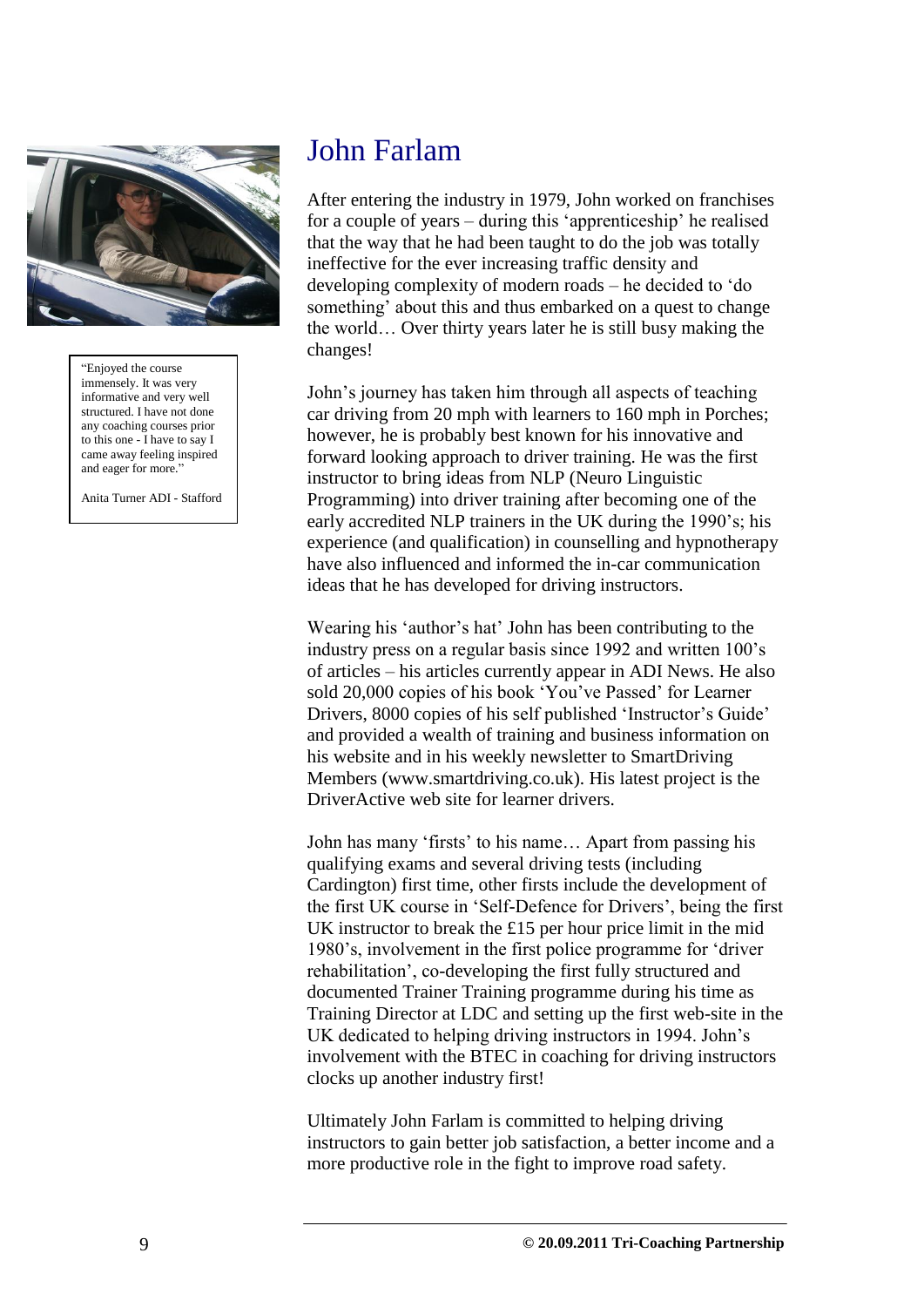

#### Hi three amigos,

I would just like to say how much I enjoyed today, and, how much I am enjoying the whole adventure.

Many thanks,

Phil Ruberry ADI

# The Course

The course is split into 4 modules, each with a one-day classroom session which is backed up by a self-development project for each area of competence. To gain the BTEC Professional qualification (Level 4) students must complete the 4 classroom sessions totalling 24 hours with a further 56 hours (14 hours per module) of evidenced self-development (much of this time will be spent giving driving lessons).

**Note:** The BTEC qualification is not a compulsory part of this course – if you would prefer to complete the course without doing the reports needed to gain the qualification you are free to do so.

The 2011 classroom sessions will be delivered in the midlands on four separate dates (see "fees and dates for full information).

The next four pages contain an overview of each module.

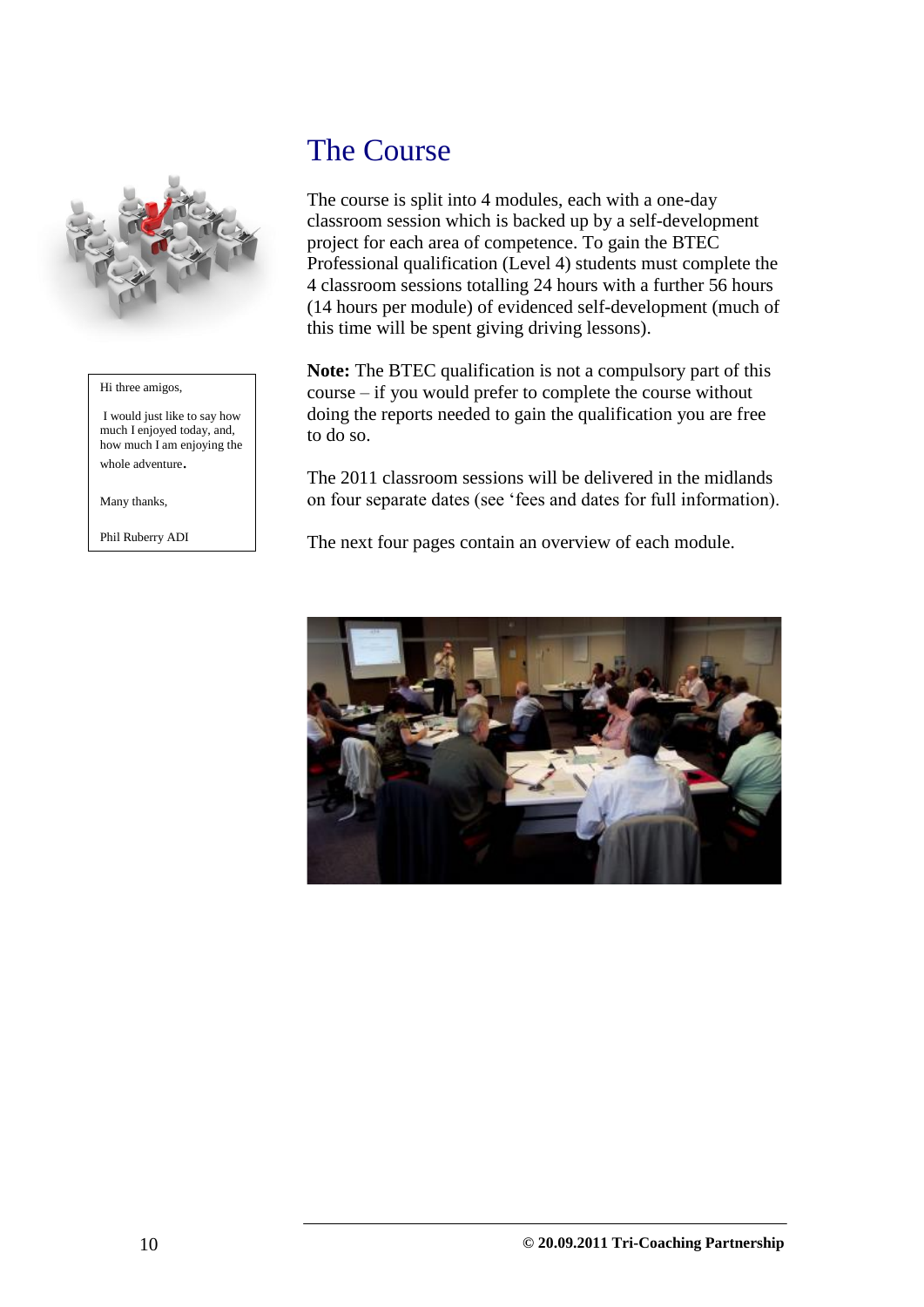The course is everything I hoped for when I signed up and is just perfect for the way I like to learn.

Lin – Influence Driver Trainers

# Module 1

This unit focuses on the importance of effective communication in order to facilitate the development of safe, responsible drivers.

Effective communication is all about a balanced, equal relationship between both parties: the driving instructor and the student, where communication is authentic, neutral and nonjudgemental. The aim of effective communication is to encourage learner drivers to take responsibility for the driving task so that once they pass the driving test and are independent, they know how to self evaluate and avoid risky driving situations.

Driving instructors will learn how to develop self evaluation skills in their learner drivers through the use of probing questions which tap into underpinning beliefs and values.

Candidates will have the opportunity to discuss and experiment with a variety of communication techniques in a classroom environment before practising these in a real environment, thus demonstrating that they have met the assessment criteria and the learning outcomes for the unit.

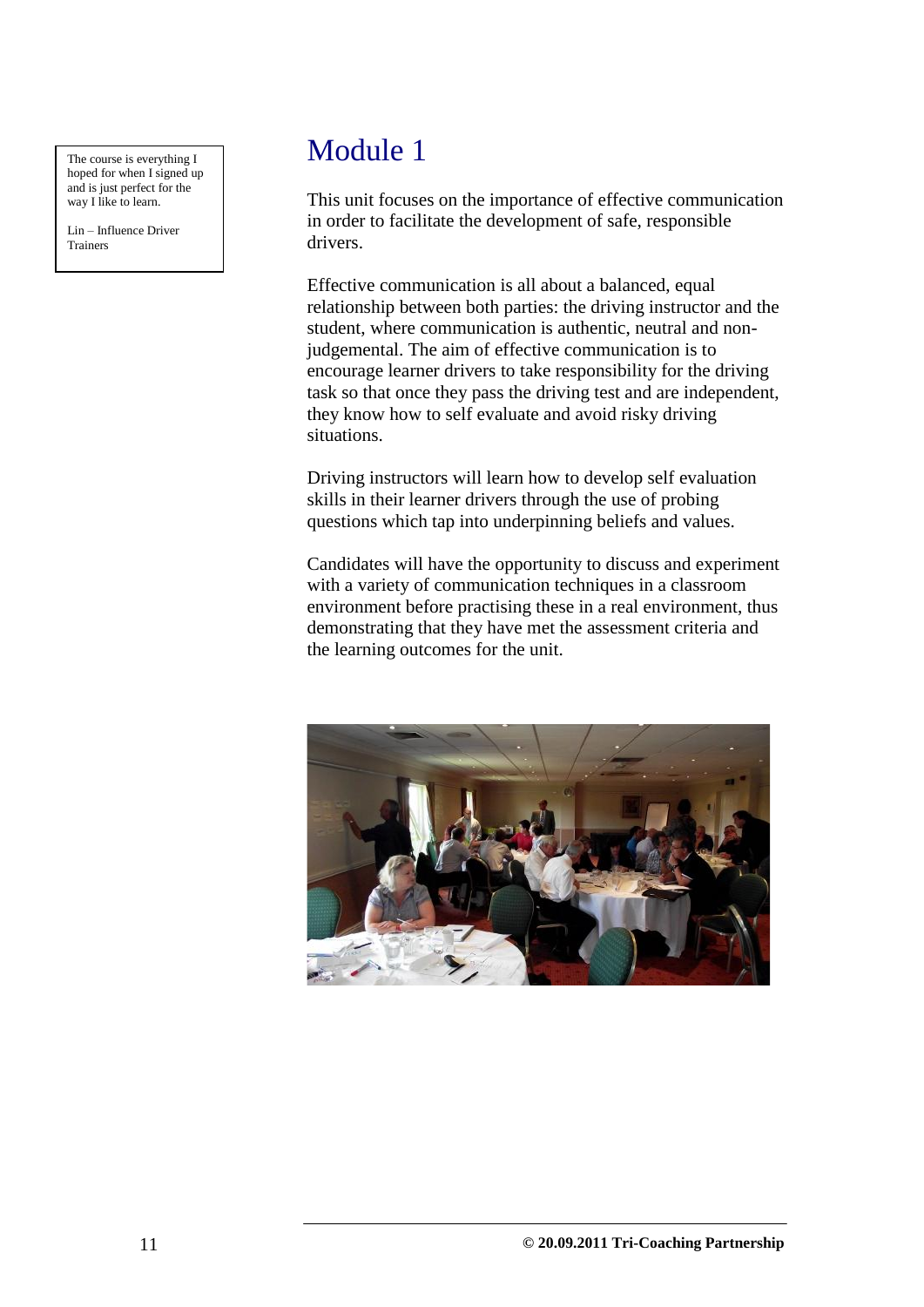I loved the presentations by you, Graham and John and the way you all interacted with each other and of course us the delegates. I myself felt very involved at all times. Also I loved the way the three of you made the subjects sound so easy.

Rob Sefton ADI

# Module 2

This unit focuses on the use of feedback as a means of facilitating the development of both the driving instructor and the student driver.

Different feedback techniques are examined and practised in a classroom context prior to the candidate experimenting with them in real-life driving situations. Self-awareness and selfresponsibility are crucial when giving and receiving feedback so the emotional intelligence of the driving instructor in the coaching relationship is also explored.

Driving is a task which involves a high level of reflection and self evaluation if it is to be carried out safely. The process of feedback facilitates the development of the student driver so that they can evaluate and reflect upon their driving when they are unsupervised.

Research suggests that the process of reflection reduces crash involvement so that if a newly qualified driver is involved in a 'near miss' incident and has been coached to develop self evaluation skills, they will be able to reflect on this incident and determine how to prevent a similar one occurring in the future.

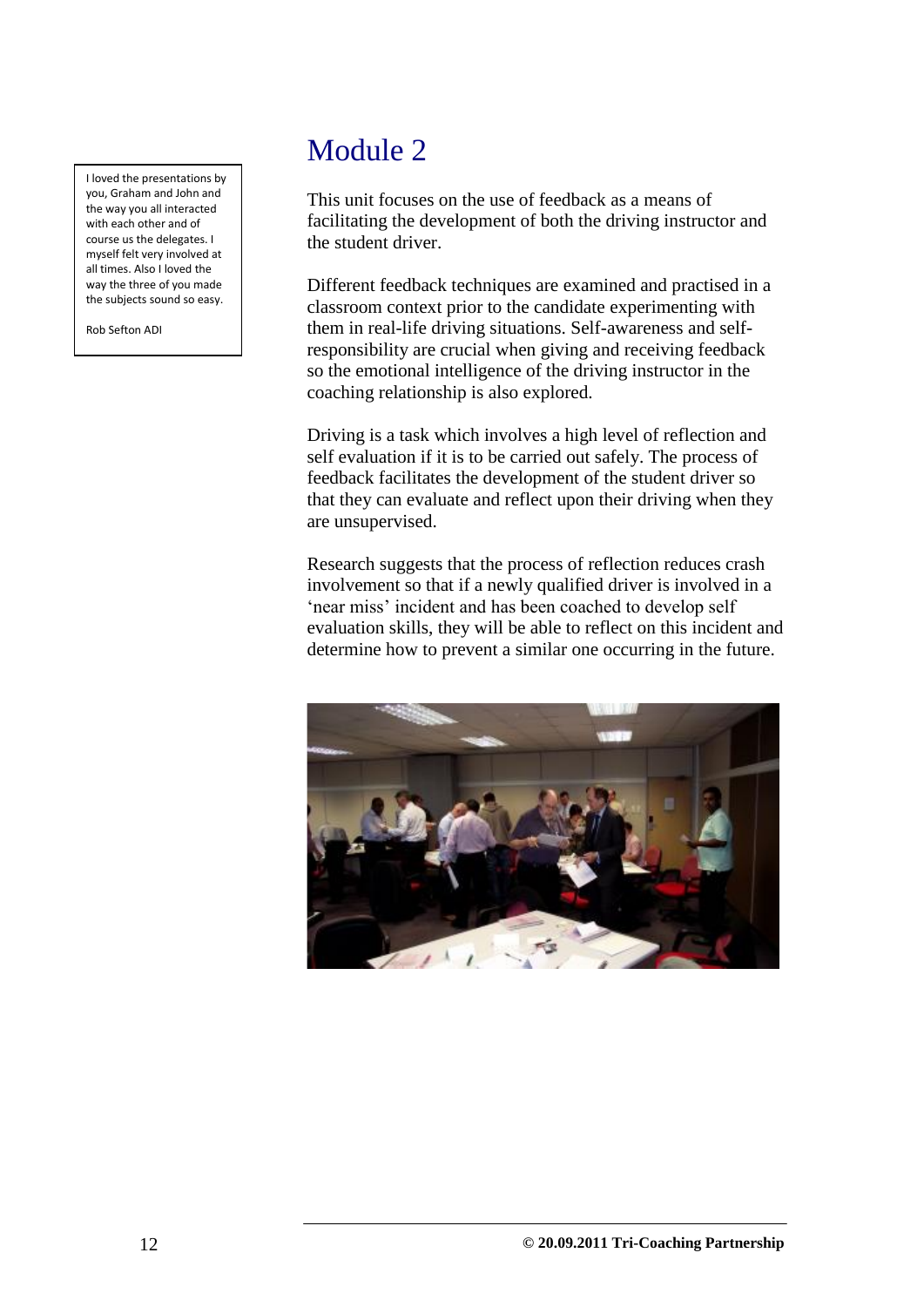# Module 3

This unit focuses on the importance of structuring a coaching conversation during a driving lesson to achieve raised awareness and self responsibility on the part of the student driver.

Coaching conversations can take place at several points throughout a driving lesson but will most often happen at the beginning when the goal(s) for the lesson are set. The aim of a coaching conversation is to ensure the ownership for the learning remains with the learner. Comparisons will be made with traditional driver training so that the benefits of coaching conversations can be measured.

Candidates will cover the content for this unit in a classroom environment where a model for structuring a coaching conversation will be explored. Practical application of this model will be assessed through the assignment which will be completed as part of a case study.

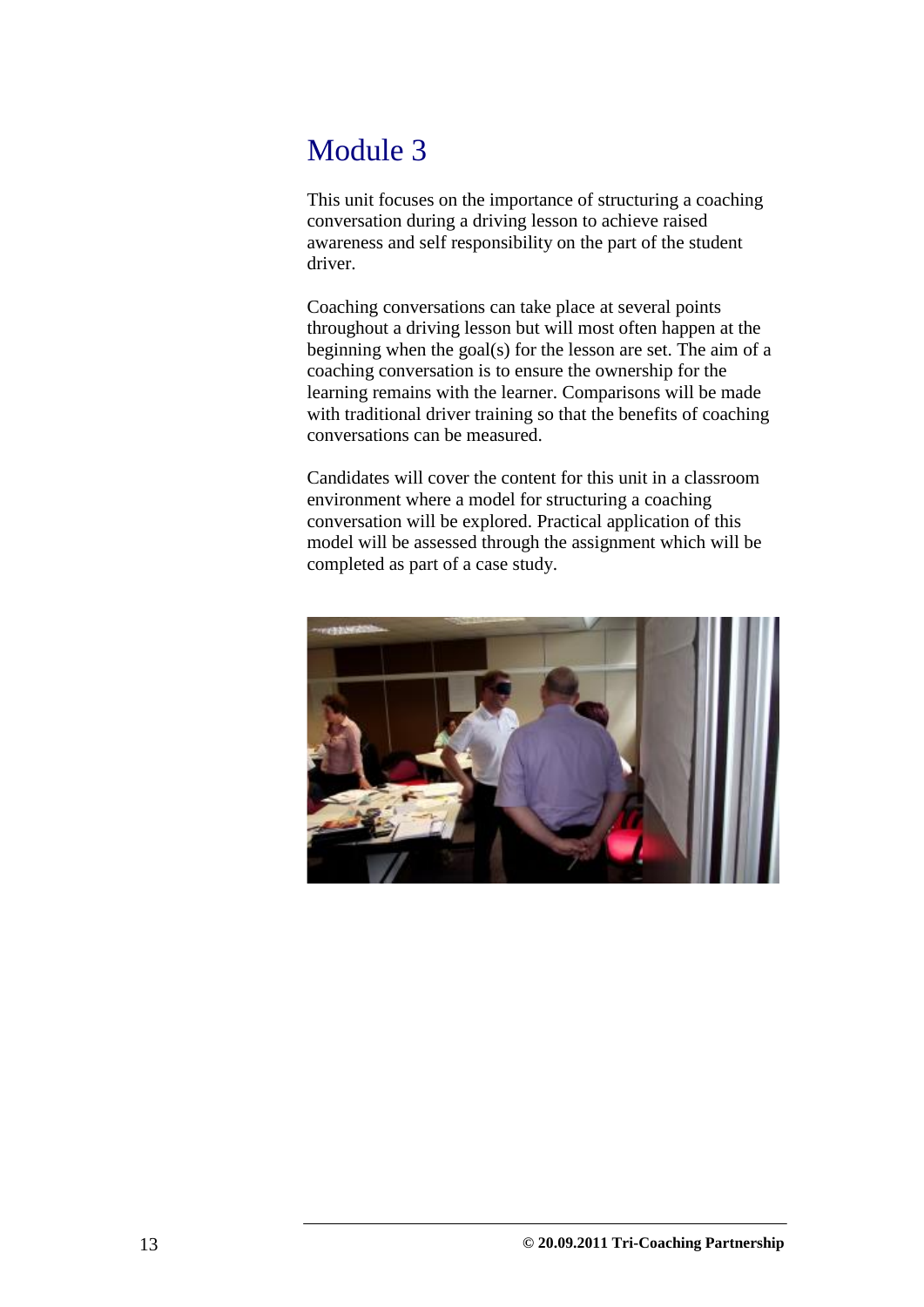# Module 4

This unit focuses on the Goals for Driver Education and considers how these can be achieved through driver coaching.

The Goals for Driver Education is a framework which sets out the competencies that should be achieved in order for newly qualified drivers to remain safe and crash free on the roads. Course participants will examine in detail the framework and consider why and how it can be applied to the learning to drive process.

Traditional driving instruction focuses on core competencies of fault correction and levels of instruction in order to prepare student drivers for the driving test.

By addressing the Goals for Driver Education driving instructors are encouraged to consider how the personality, beliefs and values of the newly qualified driver might impact on the way they handle the vehicle. In considering this, driving instructors must also consider what characteristics make a good driving coach / instructor.

The content of the unit is addressed in the classroom through interactive exercises and group discussion, followed by practical application with an assignment.

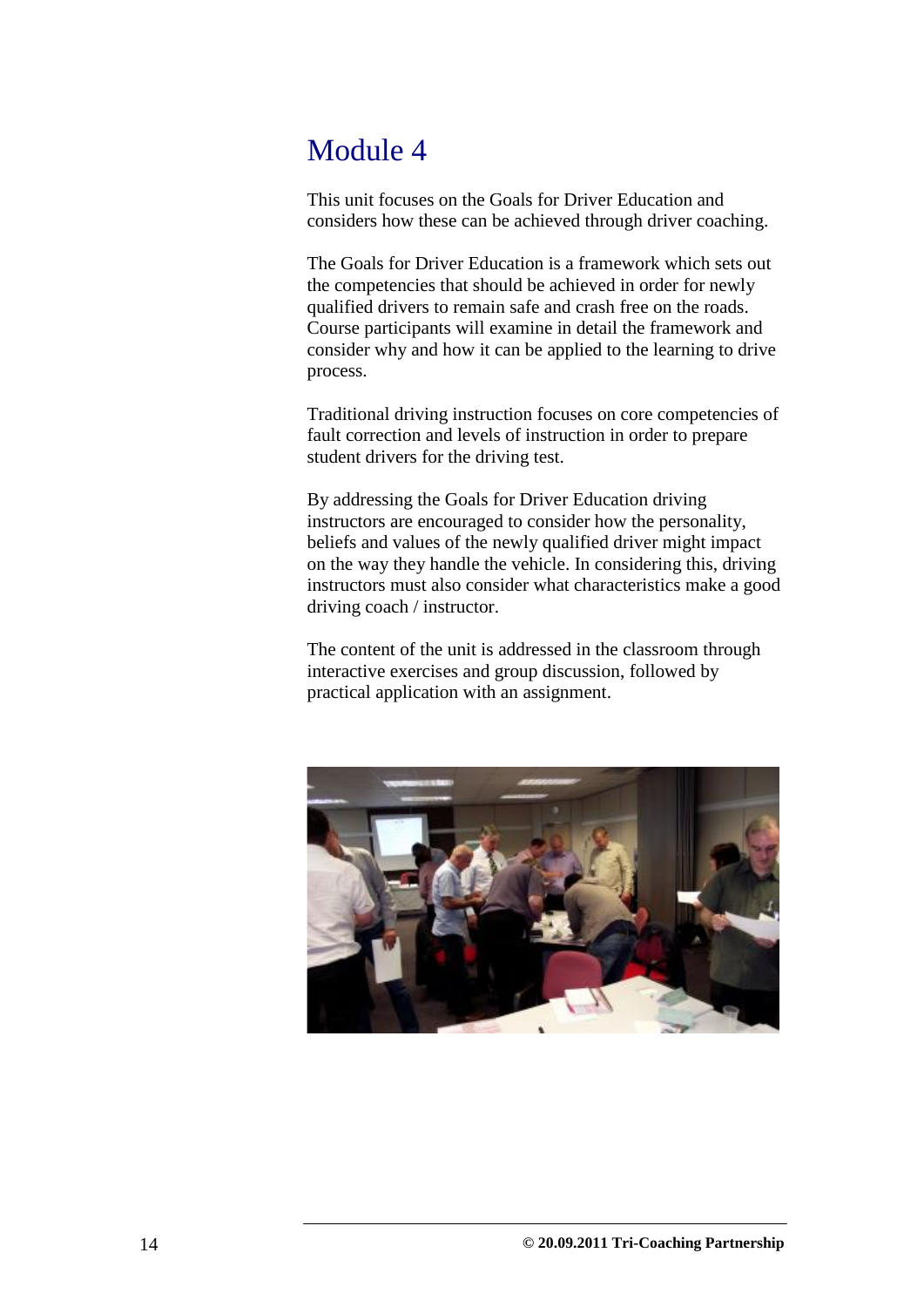

# Edexcel says…

- Strong teamwork from professional highly experienced personnel.
- Professional training programme delivered with high quality commitment and expertise.
- Experiential learning at its best.

The Centre was observed delivering Unit 2 today. The Centre is commended for the variety of presentation methods and for the motivational work in terms of coaching skill development. It was clear that the day had been well thought through and that the aims of the programme were being achieved. Meeting with the learners confirmed their satisfaction with the course and their personal enrichment in terms of coaching skill development.

### **Without doubt learners are achieving a high quality programme delivered by high quality professionals.**

The assessments have been written well using the assessment criteria developed from the learning outcomes of each unit. The display of the assignments is clear and encouraging. Learners are given clear guidance on undertaking the assessments both formally within the day lectures and by handout materials that clearly demonstrate what evidence is necessary to achieve the criteria.

The Centre holds detailed internal verification records of the assignment briefs. Appropriate feedback has been given. However, the Centre is commended for the clear construction of the assignment briefs and for the expected high quality work that has been delivered.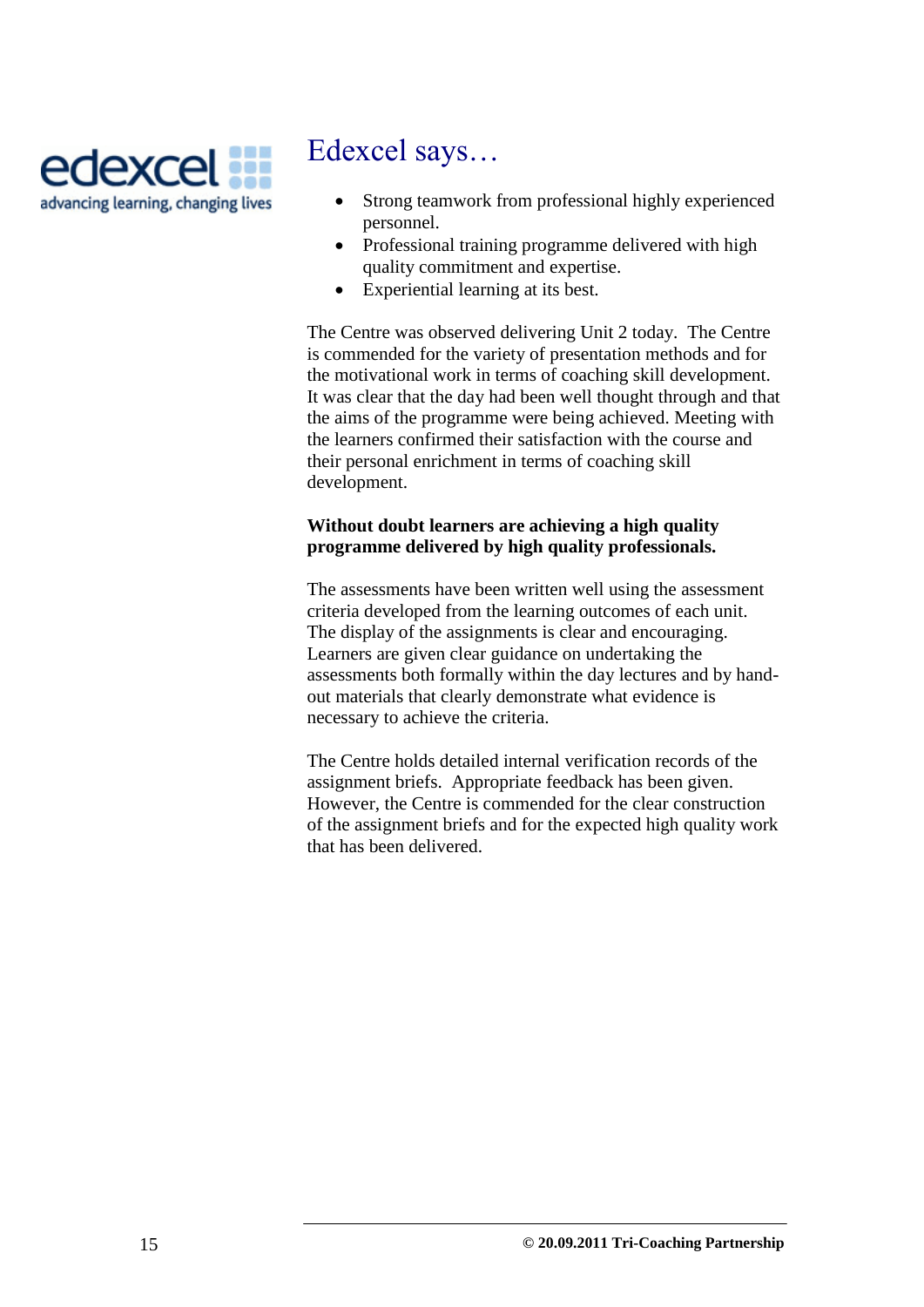### Fees

There are various options for payment ranging from an 'up front' fee for the whole course through to 'pay as you go'. All fees include registration onto the BTEC with Edexcel, training support, free course materials, refreshments and lunch.

Each module can be repeated for £70 subject to places being available.

Details of how to make payment can be found on the next page.

#### **Full course option:**

The full course fee is £700 when paid in advance. This includes 4 x days in the classroom and all BTEC fees including tutor assessment.

A non-refundable\* registration fee of £70 is due when the course booking is made and the balance of £630 twenty-eight days prior to the module one start date.

#### **Pay as you go option:**

Payment for the first three modules is £250 per module twentyeight days prior to each module start date. The final payment is £180 payable twenty-eight days prior to the module four start date. Total fee is £1000.

A non-refundable\* registration fee of £70 is due when the course booking is made.

#### **Staged payment option:**

A non-refundable\* registration fee of £70 is due when the course booking is made followed by eleven monthly payments of £70 on the 14th of each module starting on the month before your first module.

Total fee £840.

\*The £70 deposit is non-returnable but may be carried forward to a later course / module.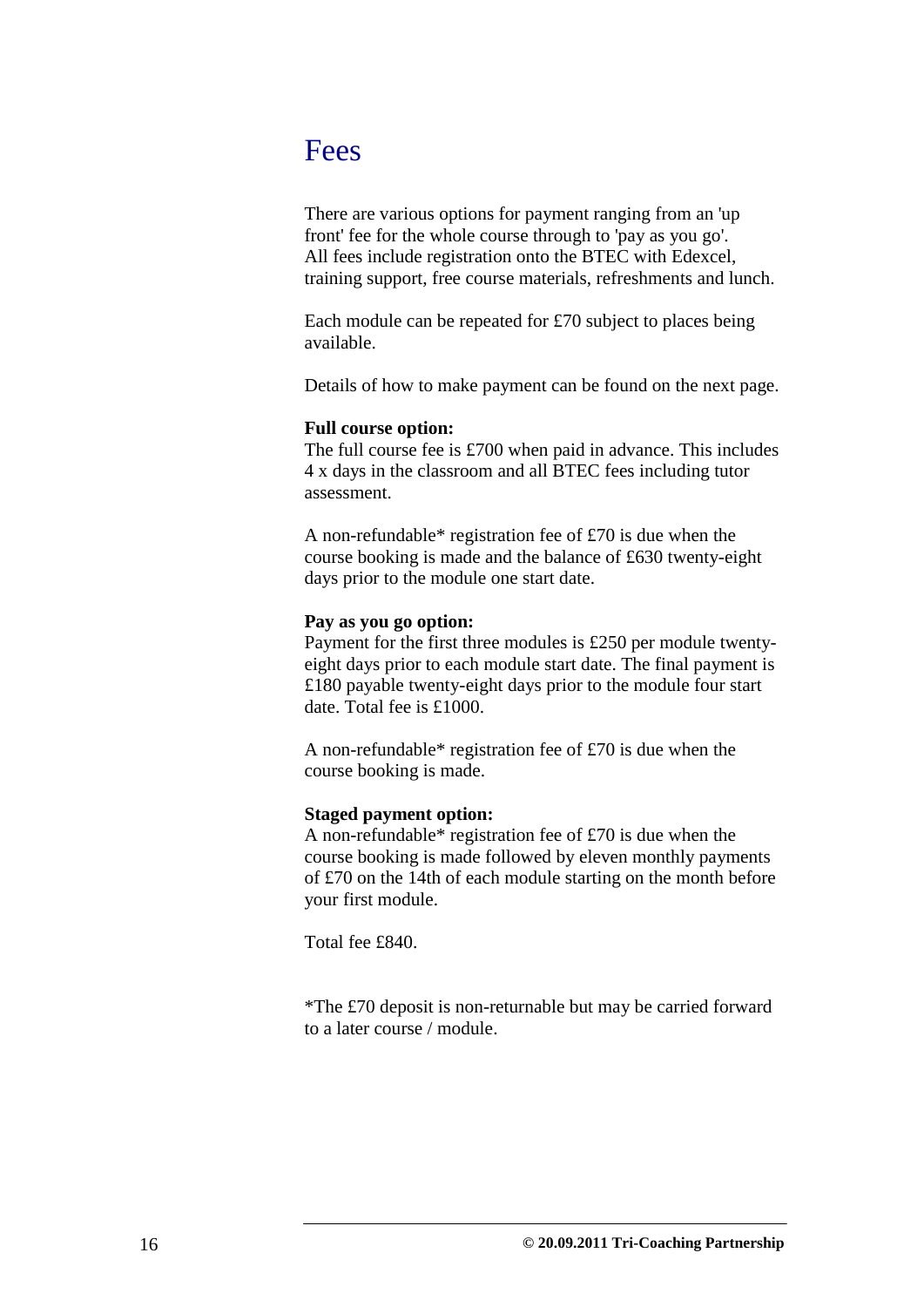### Next course location/dates/times

The next course starts on Thursday 15<sup>th</sup> March, 2012, at the De Vere Harben Hotel in Newport Pagnell. The module dates for Course 6 are:

Module 1 – 15/03/12 Module 2 – 13/06/12 Module 3 – 11/09/12 Module 4 – 10/12/12

Please call Graham on 07889 194 011 for information regarding current availability for Course 6 and subsequent courses in 2012.

### Payment

**Please contact Graham Hooper for details of how to pay on 07889 194 011.**

Cheques should be made payable to **Tri-Coaching Partnership Ltd.** and posted to:

Toad Hall, 12, Lakemead, Ashford, Kent, TN23 4XX.

You can make a BACS (online) transfer:

NatWest, 20 High Street, Ashford, Kent, TN24 8SH Sort code: 60 01 21 Account No: 48026638 (Please use this reference: BTEC Course Number (then your name) **eg: BTEC Course 4 Joe Bloggs**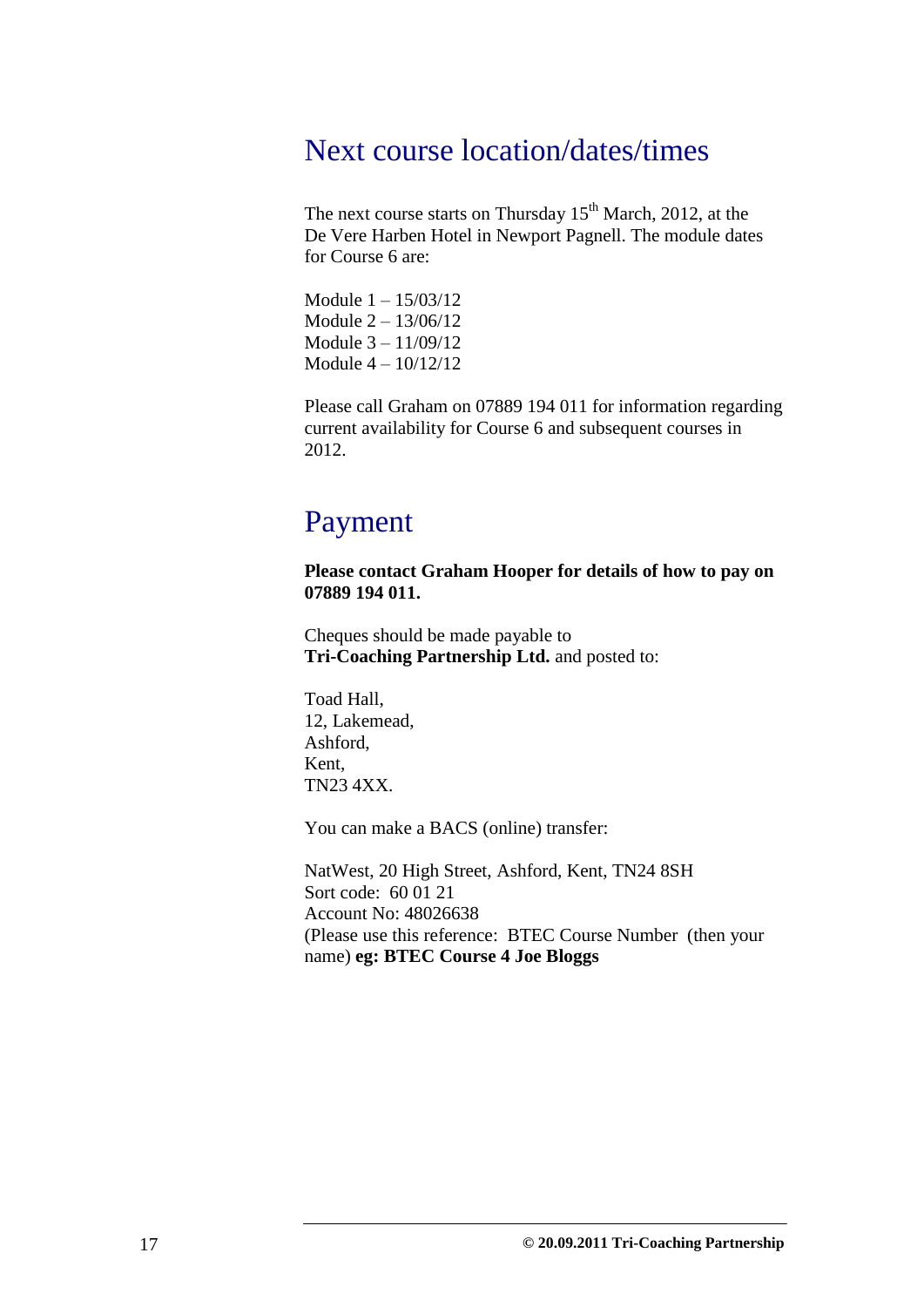

# FAQ"s

Q: Is the BTEC Level 4 a recognised qualification?

A: Yes, BTECs are recognised qualifications. Young people at school and college regularly complete BTECs these days, alongside GCSEs, A levels and NVQs.

> Edexcel is the awarding body that accredits BTECs. No other awarding body (e.g. City & Guilds, OCR, etc.) can accredit BTEC as it is a Brand owned by Edexcel. Our Level 4 BTEC is a Professional Award, which is higher than 'A level', in terms of the skills you have to demonstrate. Tri-Coaching Partnership is an Edexcel centre, approved to deliver the Level 4 BTEC Professional Award in Coaching for Driver Development.

Tri-Coaching went through a six month approval process to become an approved centre.

- Q: Is a BTEC lower or higher than an NVQ?
- A: NVQs and BTECs can be set at different levels. For example, NVQ level 3 is the same as BTEC level 3 is the same as an A level. Each qualification is different, however, in terms of what you are expected to demonstrate.

"A levels" are more academic and are assessed through examinations (as well as course work). NVQs are assessed through the collation of evidence that demonstrates you have met the standards. BTECs are assessed through the completion of assignments (which can be practical or verbal as well as written).

- Q: How long is the course?
- A: Four days in four separate modules.
- Q: Can we do the course quicker than 1 year if we have the spare time?
- A: We want the BTEC to help you gain valuable skills that will help you to improve your business and to lessen the chances of your pupils becoming KSI statistics - and not just a pretty certificate to hang on the wall! With this in mind the modules are spaced to give you sufficient time to practise and assimilate the skills in your day-to-day work.
- Q: How much will it cost?
- A: Depends on payment method:
	- Pay as you go:  $£250$  per module  $-£1000$  in total.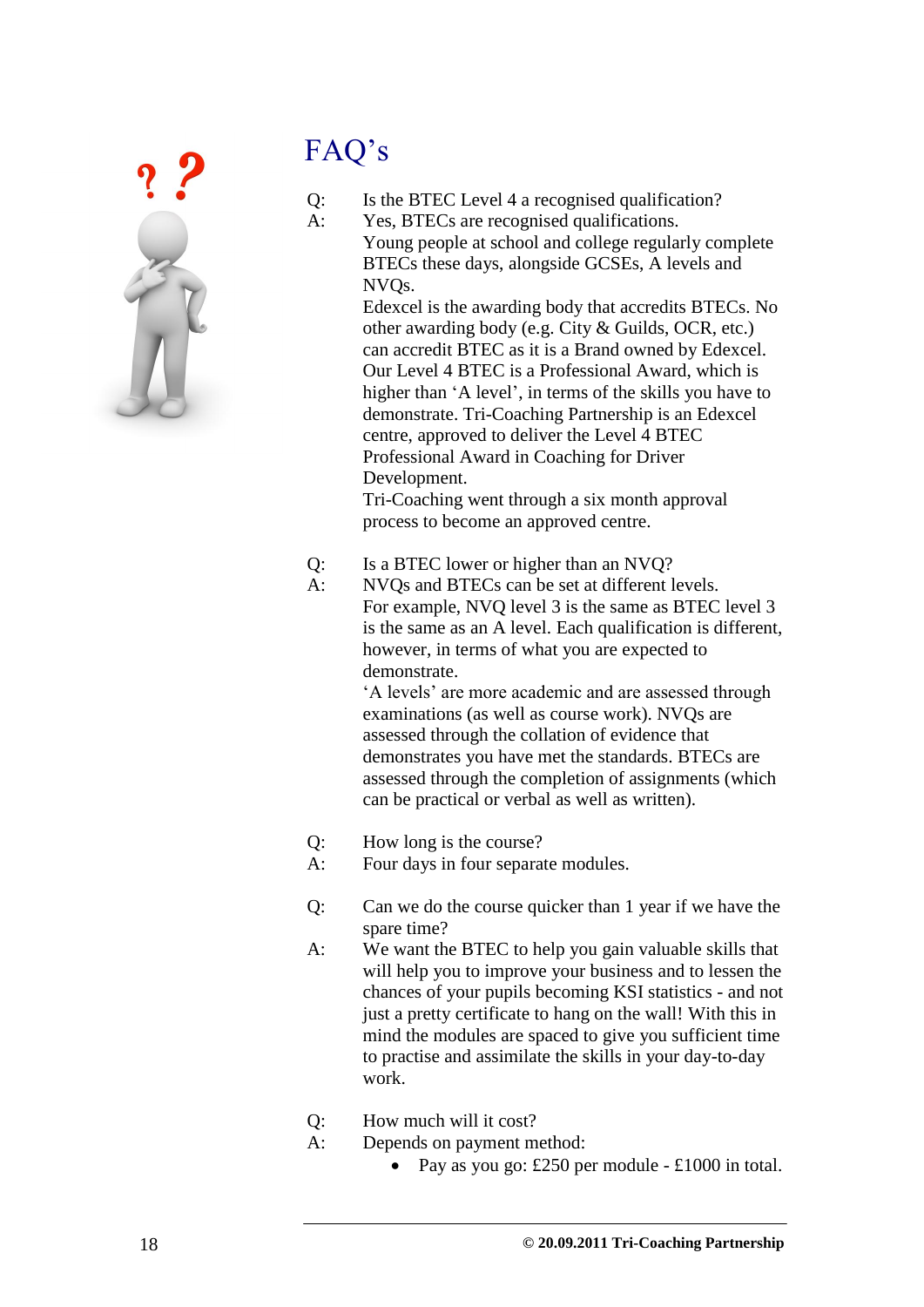• Pay by Standing Order: £70 per month for 12 months - £840 in total.

Pay in full: Total cost £700.

All prices include VAT.

Q: Do I have to do all the modules to gain the professional BTEC qualification?

A: Yes.

- Q: Do I have to take the BTEC or can I just do the modules?
- A: You can just do the modules without taking the qualification, but the fee is the same with or without the BTEC.
- Q: How many assignments are there?
- A: To gain the Level 4 BTEC Professional Award in Coaching for Driver Development you will need to complete four units / modules. Each module consists of one day in the classroom followed by an assignment. There are four assignments in total.
- Q: How many people per course?
- A: We run courses with 30 people. All three of us deliver Susan McCormack, John Farlam, Graham Hooper - and there is plenty of time for group discussion and activities. It is a very interactive course with lots of support from the three facilitators. All students get personal follow up and access to our online resources.
- Q: On the 4 days in the classroom will we be doing assignments? If not, what will we be doing?
- A: The classroom days are designed to give you the information to be able to be successful at the assignments, which are pass or fail. The days are structured tightly to ensure you have the best opportunity to gain the information you need, whilst also being good fun. Each day is split into sections with a core activity that focuses on helping you meet the assessment requirements as set out in the assignment. You won't be completing assignments in the classroom, as they are all about you going away and putting into practise what you have learned in the classroom.
- Q: Will the BTEC go towards a higher qualification and if so, do you do it? Plus what is it?